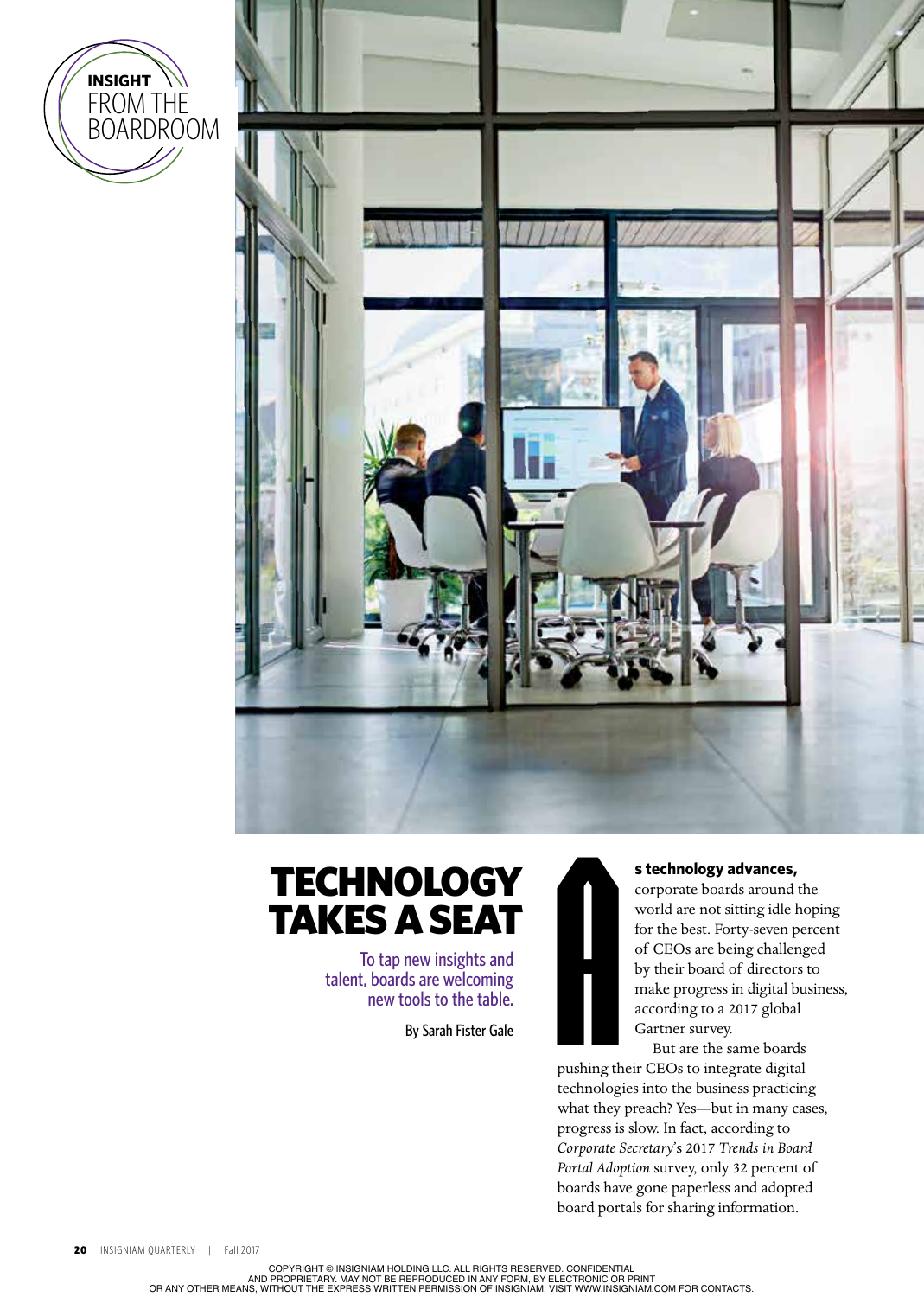# **"Boards have to keep up with the technology trends that impact the business; otherwise, the employees will outpace them."**



 **—Darin Powers,** senior vice president, national security solutions, NT Concepts

Boards need to adopt the latest and greatest technologies faster—and they need to start now. Members should be using the same tools—things like business intelligence and analytics tools—they are pushing their company to adopt. Benefts include a better understanding of the marketplace and sharper decisions about how and where to steer the business. "Boards have to keep up with the technology trends that impact the business; otherwise, the employees will outpace them," says Darin Powers, senior vice president of national security solutions at NT Concepts, an intelligence solutions and investigative services provider in Washington, D.C. "Inaction can create artifcial constraints that block productivity."

Yet most boards lag behind the rest of their companies when it comes to staying abreast of the latest technology developments, Mr. Powers says. "The board's job is to create and protect value and provide a vision and direction for innovation," he says. But if board members are not familiar with these tools and how they impact the business, they cannot provide that guidance. "That creates tension between the board and the business."

This is not just about high-tech frms. Any company can use business intelligence and analytics tools to understand the political, economic and regulatory challenges it may face, he says.

Guruduth S. Banavar, vice president of cognitive computing at IBM, agrees. In a recent speech at IESE Business School, he said that if there were a suite of artifcial intelligence (AI) tools—such as IBM's Watson—embedded in the boardroom while executives were looking at possibilities for new acquisitions, for example, the AI suite could run through databases to fnd companies that ft very specifc criteria, such as a particular corporate structure or proft margin. The suite could then identify the top prospects and compare them against each other before making a recommendation.

#### **A BOT ON BOARD**

Deep Knowledge Ventures (DKV) has taken this concept and made it a reality. When the Hong Kong-based life sciences venture capital frm considers which startups to invest in, the board turns to one board member in particular: VITAL (Validating Investment Tool for Advancing Life Sciences), an AI-based system that makes investment recommendations about life sciences frms based on a review of industry data. "VITAL has helped us to become a better investment fund," says DKV general partner Dmitry Kaminskiy.

DKV appointed the AI system to its board in 2014 to help it make faster, more datadriven decisions about which companies hold the most promise and which ones have business plans that are less realistic. "We didn't have the time required to do all the research and develop an in-depth knowledge of every niche market," Mr. Kaminskiy says. Now VITAL does that for them.

Because most startups have little historical data, the AI system uses machine learning to scour thousands of data sources about other companies in the industry to identify which attributes cause them to have a higher or lower probability of success. Then the board compares those attributes to the startups they are considering. "The system shows us patterns that indicate gold-standard companies and where there might be red fags," he says. For example, if a startup is spending most of its money on marketing rather than research or if it is totally focused on R&D but has no business development expertise, these could indicate the business plan or executive team is not poised for success.

VITAL reviews every potential company based on a set of predefned parameters.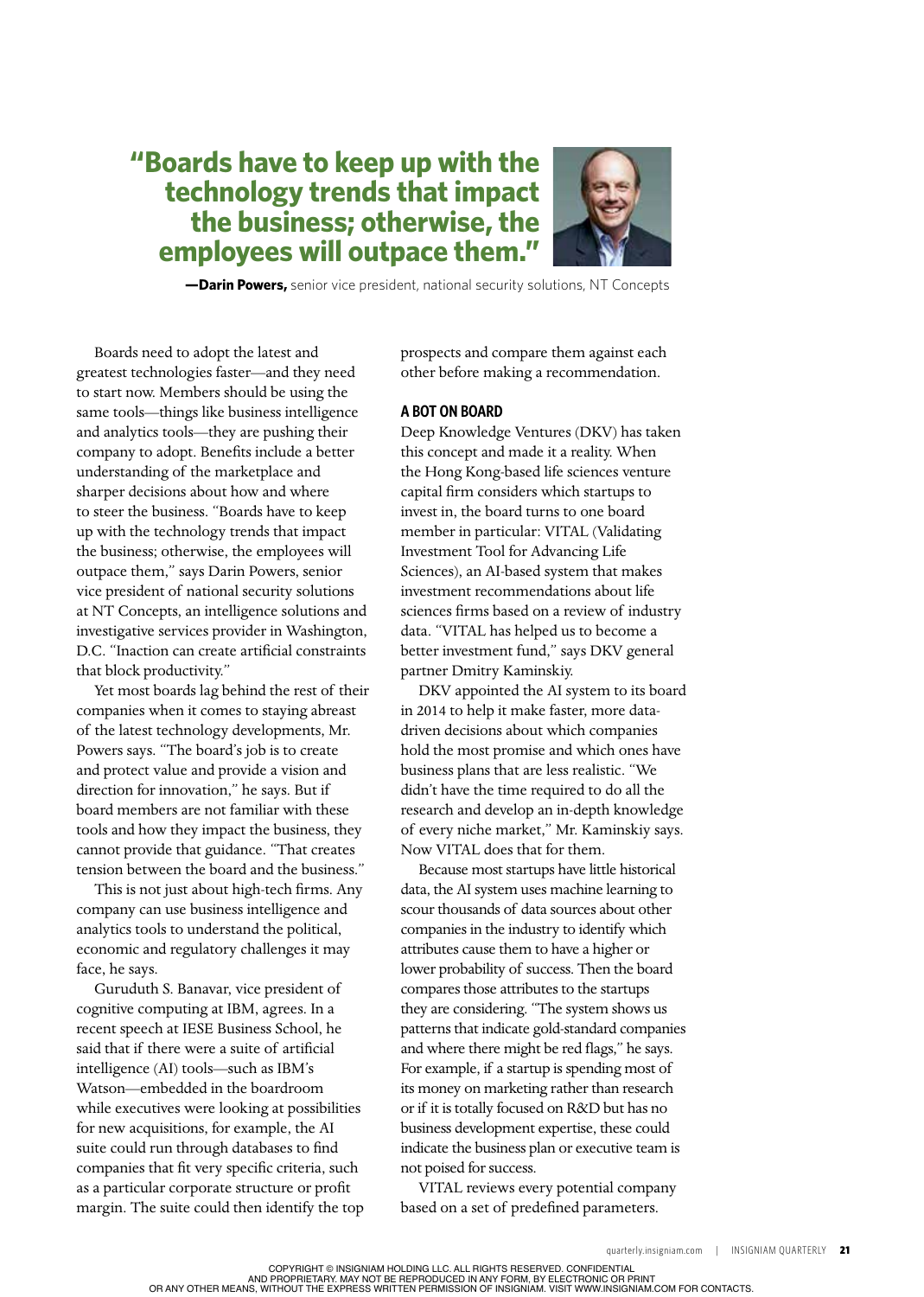



# **"Board members have to recognize that these technologies are a force in the marketplace."**

**—Yusuf Azizullah,** founder and CEO, Global Board Advisors Corp.

If there are a number of discrepancies, the board is more likely to pass. "It allows us to get past the hype about a company when making decisions," Mr. Kaminskiy says.

## **AN EVOLUTIONARY PROCESS**

While not every company is ready to add AI to its board just yet, VITAL is a great example of how board members can benefit from metric reports assessing global capital markets and business scenarios and that provide insights for strategic decision making. In an era when board members need to understand real time market dynamics of multiple global competitors for strategic opportunities, such insights are critical.

Yet the use of such reports and analytics tools is just the next step in an ongoing process, says Yusuf Azizullah, founder and CEO of Global Board Advisors Corp. in Washington, D.C. The evolution to a technology-enabled boardroom has been occurring since the 1990s, back when "quarterly meetings were still conducted with stacks of papers and slide presentations," he says. Board members eventually started using iPads rather than paper to review information, and fle-sharing services to share it. Then companies began implementing board portals as a de facto mode of communication for boardroom presentations prior to meetings as it supported more secure document sharing and electronic communication.

"The move to virtual communication

technologies and the use of virtual meeting tools is the natural next step," Mr. Azizullah says. "Board members have to recognize that these technologies are a force in the marketplace." Bringing technology into the boardroom not only supports digital decisionmaking in a global marketplace; it also makes it easier to build

the strongest board possible from a global pool of experts—who may not have the time to fly in for quarterly meetings but can easily connect via virtual technology. "So many employees work virtually, and the same can be true for board members," he says.

As technology progresses, Mr. Azizullah only sees this practice becoming easier and more prevalent. For example, when he recently invited a top Brazilian CEO onto the board of a large Australian company, the executive initially had to decline because of the travel that would be required. But he changed his mind when the Australian company suggested he holoport to board meetings. "Using 3-D cameras, Microsoft has developed an innovative technology that can virtually holoport an individual in real time, thus allowing face-to-face interaction for individuals thousands of miles apart," Mr. Azizullah wrote for the World Economic Forum.





COPYRIGHT © INSIGNIAM HOLDING LLC. ALL RIGHTS RESERVED. CONFIDENTIAL

AND PROPRIETARY. MAY NOT BE REPRODUCED IN ANY FORM, BY ELECTRONIC OR PRINT<br>OR ANY OTHER MEANS, WITHOUT THE EXPRESS WRITTEN PERMISSION OF INSIGNIAM. VISIT WWW.INSIGNIAM.COM FOR CONTACTS.